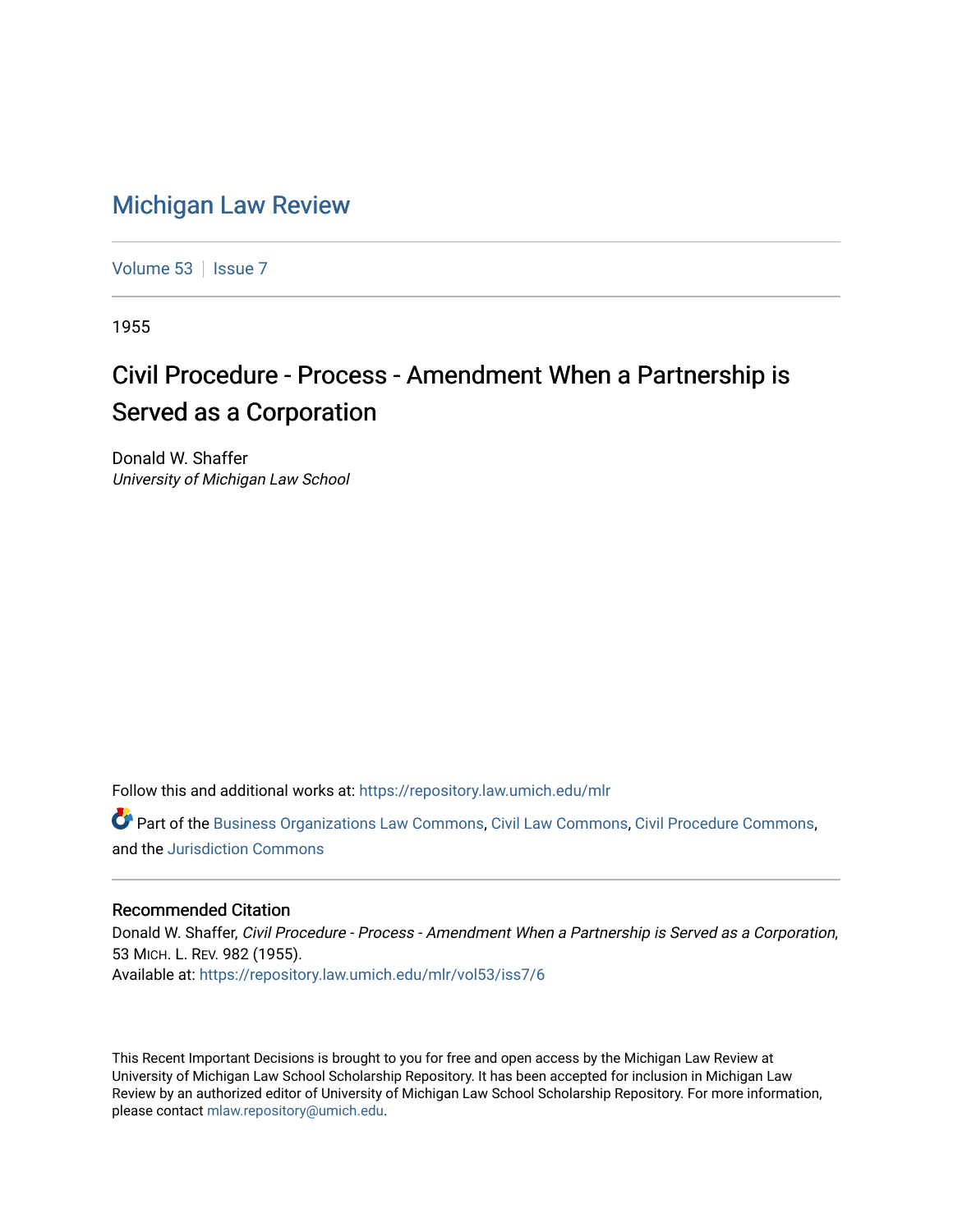## RECENT DECISIONS

CIVIL PROCEDURE - PROCESS - AMENDMENT WHEN A PARTNERSHIP IS SERVED AS A CoRPORATION-Plaintiff instituted a negligence action for personal injuries by serving a summons and complaint on one Moriarty as an officer of Moriarty Manufacturing Company, intending thereby a substituted service on this company. Plaintiff believed the named firm to be a corporation, but it was in fact a partnership of which Moriarty was a member. There was no appearance or answer. Two and one-half years after the initial service, an amended summons and complaint were served on all of the partners. In answer, defendants pleaded a two-year statute of limitations<sup>1</sup> and moved for a summary judgment, which was granted. On appeal, *held,* affirmed. The first• process was defective since it was not served on the partners individually but was directed at a nonexistent corporation.2 The second service could not qualify as an amendment to the first since to allow this would have the effect of bringing a new party before the court. *Ausen v. Moriarty,* (Wis. 1954) 67 N.W. (2d) 358.

The wording of statutes with regard to the amendment of pleadings is often general;3 consequently confficts with older, more stringent concepts of pleading and practice arise. As in the principal case it frequently cannot be determined from a reading of the statute whether an amendment should be allowed where one of these older concepts is involved. Traditionally jurisdiction over the defendant is obtained by service of process. H there is a defect in this service, the court has no jurisdiction over the defendant.<sup>4</sup> Lacking this jurisdiction, there is no proceeding before the court and thus it cannot grant an amendment. Courts have avoided this reasoning in diverse ways, none of which is convincing. One method, perhaps the most common, involves two steps. First, the jurisdiction

1 Wis. Stat. (1953) §330.19(5) provides for a 6-year limitation on actions arising out of personal injuries and includes a two-year notice of injury provisions: " ••. notice in writing . . . shall be served. . . . Such notice shall be given in the manner required for the service of summons. • • ." The purpose of the notice provision is to make the defendant aware of the pendency of the suit in time to investigate the evidence. Nelson v. American Employers' Ins. Co., 262 Wis. 271, 55 N.W. (2d) 13 (1952). The statute anticipates substantial compliance with the summons requirements. Budke v. Holvick, 255 Wis. 293, 38 N.W. (2d) 479 (1949). Emphasizing these two interpretations of the statute, the court in the principal case might well have reached the conclusion that sufficient notice had been given, thus bringing the normal 6-year limitation into play. But see Voss v. Tittel, 219 Wis. 175, 262 **N.W.** 579 (1935). Also questionable is the court's concern over "substituted" notice.

2 Service against a partnership in Wisconsin is accomplished by service on each partner individually. Stangarone v. Jacobs, 188 Wis. 20, 205 N.W. 318 (1925). But see

<sup>8</sup> "The court may, at any stage of any action  $\ldots$  before or after judgment, in furtherance of justice and upon such terms as may be just, amend any process. . . ." Wis. Stat. (1953) §269.44.

 $4$ <sup>"A</sup> civil action  $\ldots$  shall be commenced by the service of summons.  $\ldots$  From the time of such service  $\ldots$  the court shall have jurisdiction and have control of all subsequent proceedings." Wis. Stat. (1953) §262.01. The Missouri court, in an action similar to that involved in the principal case, said, "Lack of jurisdiction is incurable and spells death to the cause sought to be maintained without it." Haney v. Thomson, 339 Mo. 505 at 514, 98 **s.w.** (2d) 639 (1936).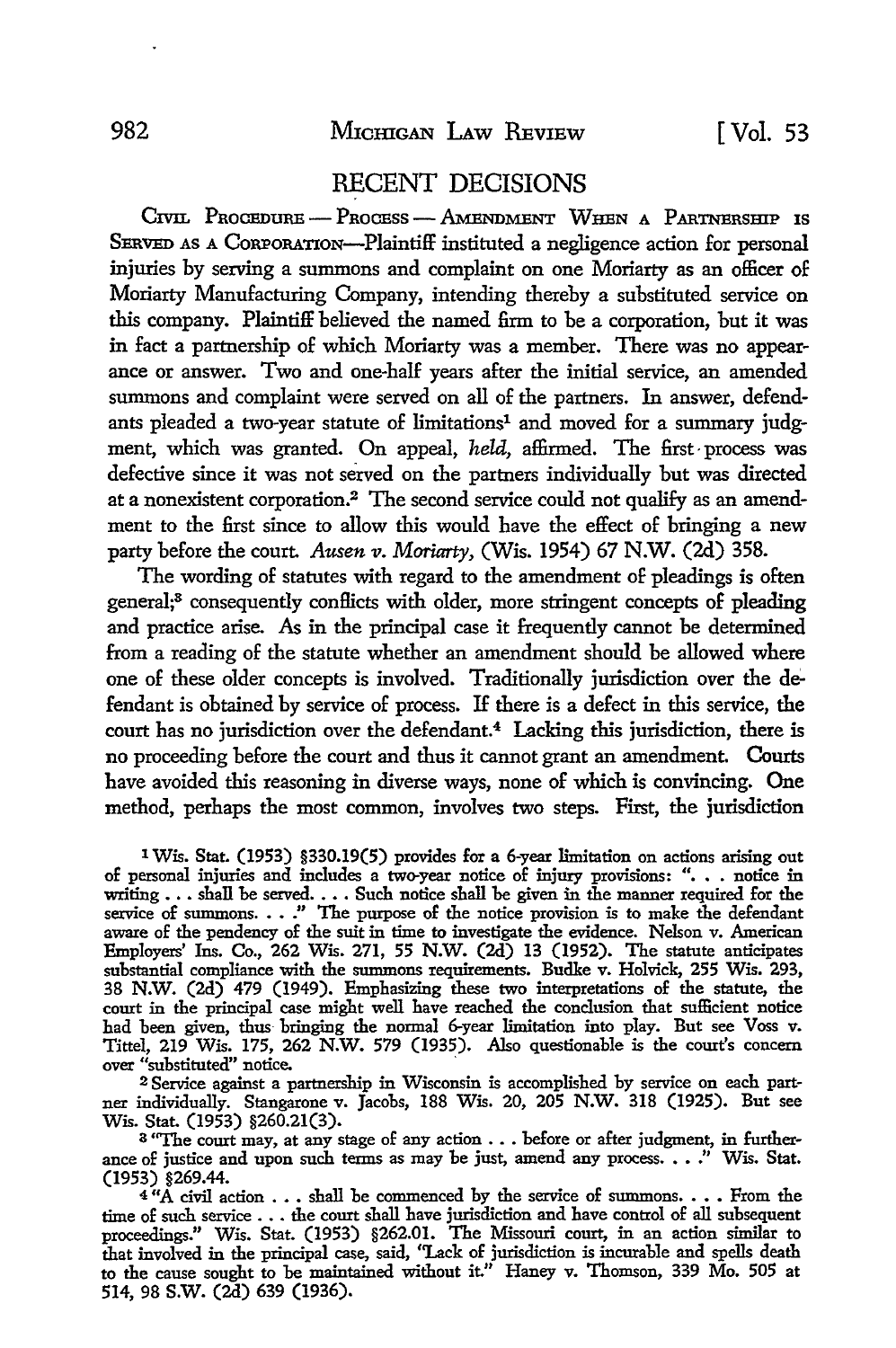rule is restated or transposed (probably inadvertently) so that it reads: ''No new parties can be brought into court by way of an amendment." Having replaced the jurisdiction rule with the new party rule, the court then begs the question by stating simply that no new parties are involved.<sup>5</sup> A second device is the entity theory; the court says that the plaintiff sued the "entity," the partnership, and merely misnamed it in the summons.<sup>6</sup> Both views are aided in some states by statutes permitting suit against a partnership in the firm name.<sup>7</sup> However desirable these results may be, the means are subject to attack. Save the situation where jurisdiction is acquired through an appearance of the defendant before the statute has run, neither of these analyses expressly answers the problem of the acquisition of jurisdiction. Perhaps it is felt that such conceptual logic of the common law has no place in modem pleading and practice.8 The placing of the decision on this ground might be justified by the broad language of the amendment statute as well as the general trend of legislation in the field of procedure. By reasoning analogous to that of the Supreme Court in *United Mine Workers v. Coronado Coal Co.*,<sup>9</sup> it may be argued that the volume and trend of this legislation in any given state is enough to indicate that the legislature has attempted to supplant much of the common law symmetry and logic

<sup>5</sup>McGinnis v. Valvoline Oil Works, 251 Pa. 407, 96 A. 1038 (1916); Grand Lodge v. Bollman, 22 Tex. Civ. App. 106, 53 S.W. 829 (1899); Munzinger v. Courier Co., 89 **N.Y.** 575, 31 **N.Y.S.** 737 (1894). Admittedly, **it** follows from the concept of jurisdiction that no new party can be brought before the court by means of amendment. This, however, does not justify phrasing the basic principles of jurisdiction in these terms. Not all courts so expressing the rule go on to reach a result contrary to the dictates of the strict jurisdiction theory, e.g., the principal case.

Some courts add as a requisite to amendment that the defendant make an appearance. Markel v. Dowling & Co., 5 Pa. D. & C. 403 (1924); Boehmke v. Northern Ohio Traction Co., 88 Ohio St. 156, 102 N.E. 700 (1913). Clearly, if the defendant submits himself to the jurisdiction of the court all problems are solved. Appearance as a corporation by the party erroneously served would not seem to confer jurisdiction over the intended partnership defendant, however. This requirement seems to give an advantage to the defendant who completely ignores the suit. See generally the language of the dissent in Lindsey v. Drs. Keenan, Andrews & Allred, 118 Mont. 312 at 323, 165 P. (2d) 804 (1946).

<sup>6</sup>Goldstein v. Peter Fox Sons Co., 22 N.D. 636, 135 N.W. 180 (1912). See also World Fire & Marine Ins. Co. v. Alliance Sandblasting Co., 105 Conn. 640, 136 A. 681 (1927); Ex parte Nicrosi, 103 Ala. 104, 15 S. 507 (1894), involving individuals instead of partnerships. See generally, Sturges, "Unincorporated Associations as Parties to Actions," 33 YALB L.J. 383 (1923).

<sup>7</sup>Gozdonovic v. Pleasant Hills Realty Co., 357 Pa. 23, 53 A. (2d) 73 (1947); Craig v. San Fernando Furniture Co., 89 Cal. App. 167, 264 P. 784 (1928).

s In reaching decisions consonant with modern concepts of substance rather than form, several cases have recognized such modem principles as notice [Godfrey v. Eastern Gas & Fuel Associates, 71 F. Supp. 175 (1947); McGinnis v. Valvoline Oil Works, supra note 5] and the right of plaintiff to a day in court [Waugh v. Steelton Taxicab Co., 371 Pa. 436, 89 A. (2d) 527 (1952) (involving an individual rather than a partnership), noted in 14 Pl'IT. L. REv. 284 (1953) and 26 TEMP. L.Q. 347 (1953)]. Cf. Duff v. Zonis, 327 Mass. 347, 99 N.E. (2d) 47 (1951).

<sup>9</sup>259 U.S. 344, 42 S.Ct. 570 (1921). Referring to the trend in labor legislation, the Court concluded that Congress probably intended the right to sue and be sued in the association name as an incident to the greater rights and responsibilities conferred by the modern labor enactments.